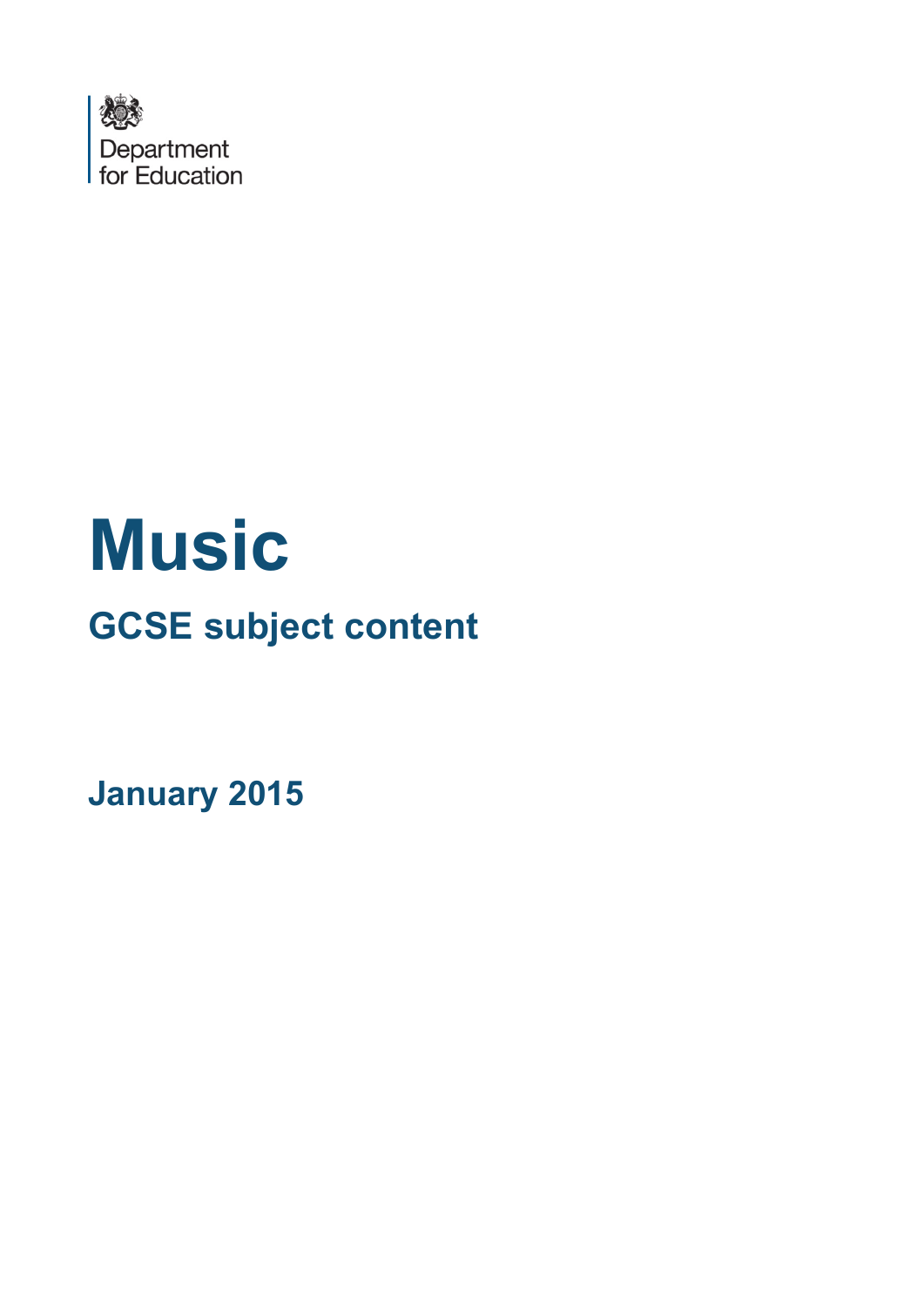## **Contents**

| The content for music GCSEs        | 3                     |
|------------------------------------|-----------------------|
| Introduction                       | 3                     |
| Subject aims and learning outcomes | $\boldsymbol{\Delta}$ |
| Subject content                    | 5                     |
| Areas of Study                     |                       |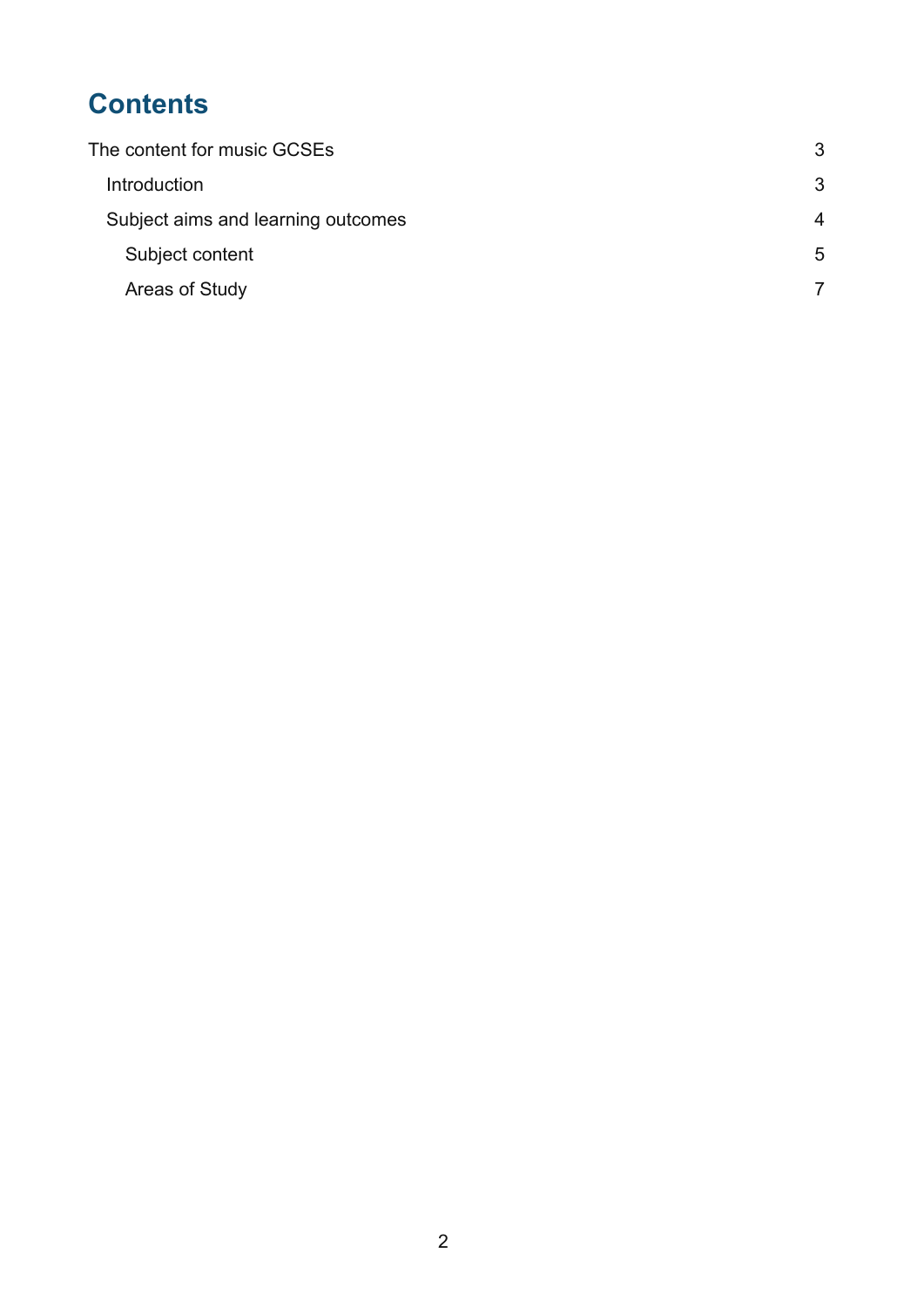## <span id="page-2-0"></span>**The content for music GCSEs**

### <span id="page-2-1"></span>**Introduction**

1. GCSE subject content sets out the knowledge, understanding and skills common to all GCSE specifications in a given subject.

2. Together with the assessment objectives it provides the framework within which the awarding organisations create the detail of their specifications, so ensuring progression from Key Stage 3 national curriculum requirements and the possibilities for development into A level.

3. GCSE music specifications must support students in forming personal and meaningful relationships with music through the development of musical knowledge, understanding and skills including performing, composing and appraising. They must encourage students to engage critically and creatively with a wide range of music and musical contexts, develop an understanding of the place of music in different cultures and contexts and reflect on how music is used in the expression of personal and collective identities.

4. GCSE music specifications must also support the development of musical fluency and provide access to further study of music at AS and A level.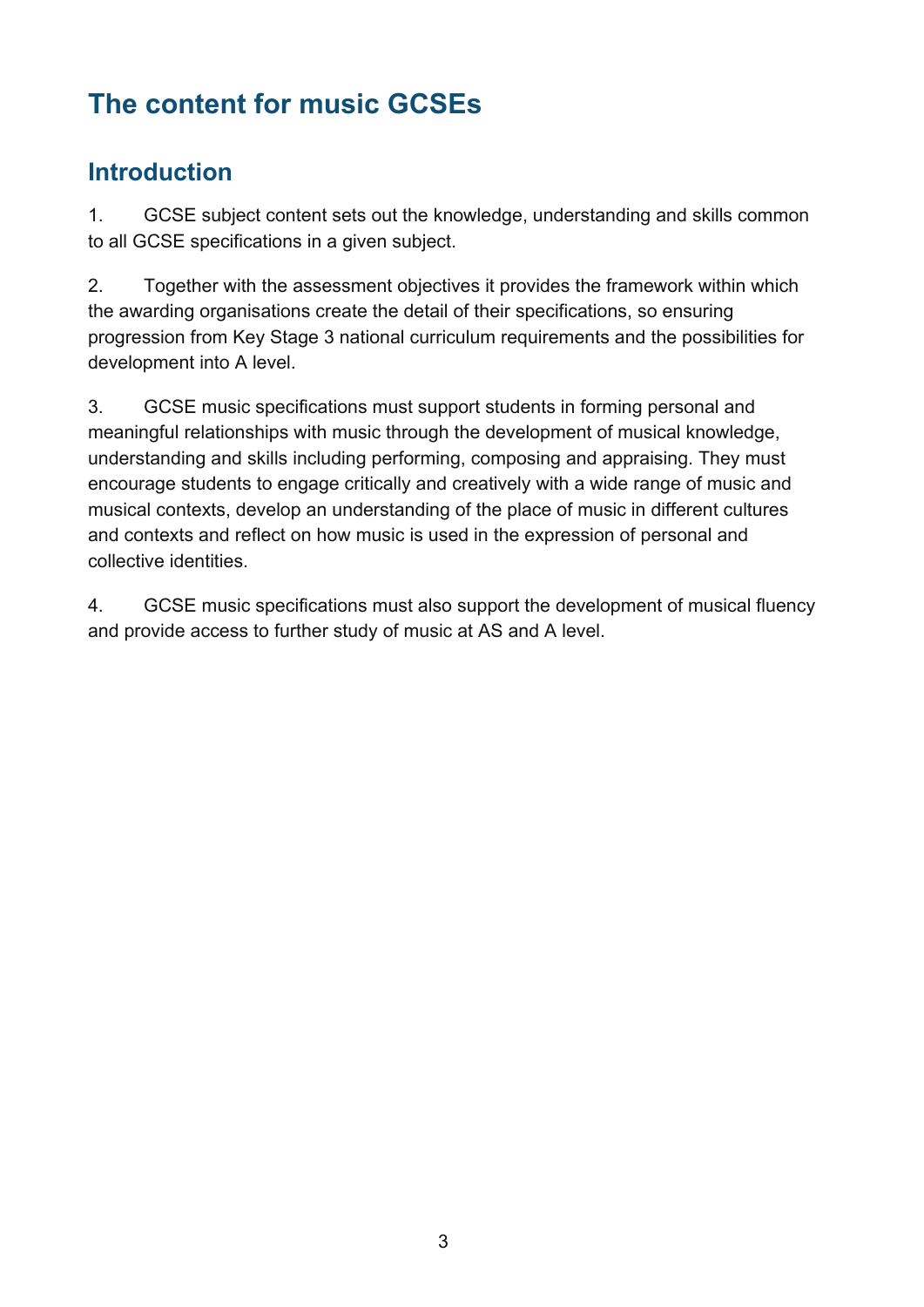## <span id="page-3-0"></span>**Subject aims and learning outcomes**

5. GCSE specifications in music must offer a broad and coherent course of study which encourages students to:

- engage actively in the process of music study
- develop performing skills individually and in groups to communicate musically with fluency and control of the resources used
- develop composing skills to organise musical ideas and make use of appropriate resources
- recognise links between the integrated activities of performing, composing and appraising and how this informs the development of music
- broaden musical experience and interests, develop imagination and foster creativity
- develop knowledge, understanding and skills needed to communicate effectively as musicians
- develop awareness of a variety of instruments, styles and approaches to performing and composing
- develop awareness of music technologies and their use in the creation and presentation of music
- recognise contrasting genres, styles and traditions of music, and develop some awareness of musical chronology
- develop as effective and independent learners with enquiring minds
- reflect upon and evaluate their own and others' music
- engage with and appreciate the diverse heritage of music, in order to promote personal, social, intellectual and cultural development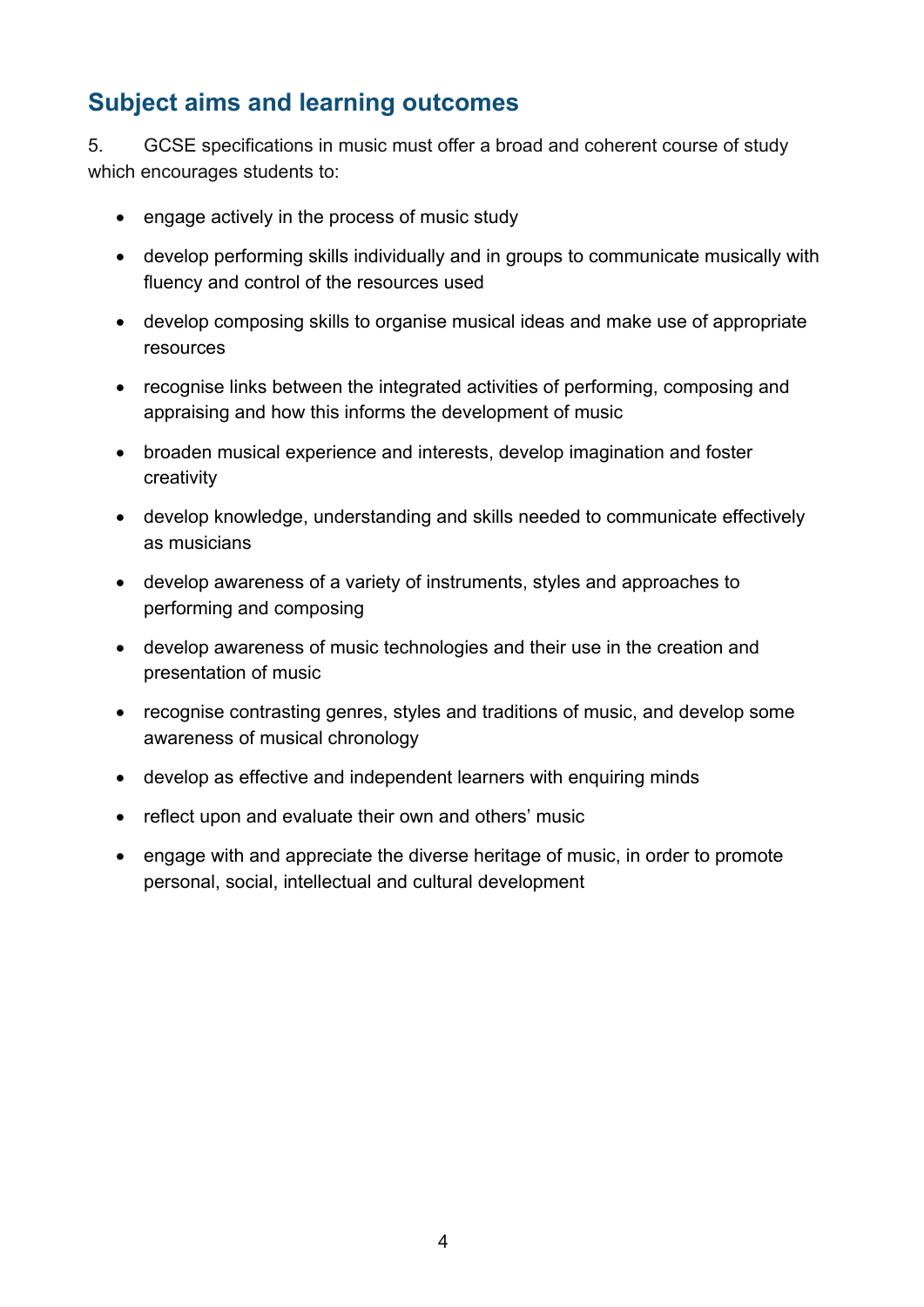#### <span id="page-4-0"></span>**Subject content**

6. GCSE specifications in music must require students to develop and demonstrate their musicianship skills through performing, composing and appraising.

7. GCSE specifications in music must require students to demonstrate knowledge and understanding of the musical elements, musical contexts and musical language listed below, and allow students, where appropriate, to apply these to their own work when performing and composing.

#### **Musical elements**

- organisation of pitch (melodically and harmonically) including simple chord progressions e.g. perfect and imperfect cadences, and basic melodic devices e.g. sequence
- tonality including major, minor and basic modulation e.g. tonic dominant
- structure; organisation of musical material including simple structure e.g. verse and chorus, call and response, binary and theme and variations
- sonority including recognition of a range of instrumental and vocal timbres and articulation e.g. legato and staccato
- texture; how musical lines (parts) fit together including simple textural combinations e.g. unison, chordal and solo
- tempo, metre and rhythm including pulse, simple time, compound time, and basic rhythmic devices e.g. dotted rhythms
- dynamics; basic dynamic devices e.g. crescendo and diminuendo

#### **Musical contexts**

- the effect of purpose and intention (e.g. of the composer, performer, commissioner) on how music is created, developed and performed in different historical, social and cultural contexts
- the effect of audience, time and place (e.g. venue, occasion) on how music is created, developed and performed in different historical, social and cultural contexts

#### **Musical language**

- reading and writing of staff notation including treble-clef and bass-clef note names, rhythmic notation in simple time, key signatures to four sharps and four flats
- major and minor chords and associated chord symbols including traditional and contemporary notation as appropriate e.g. IV or G7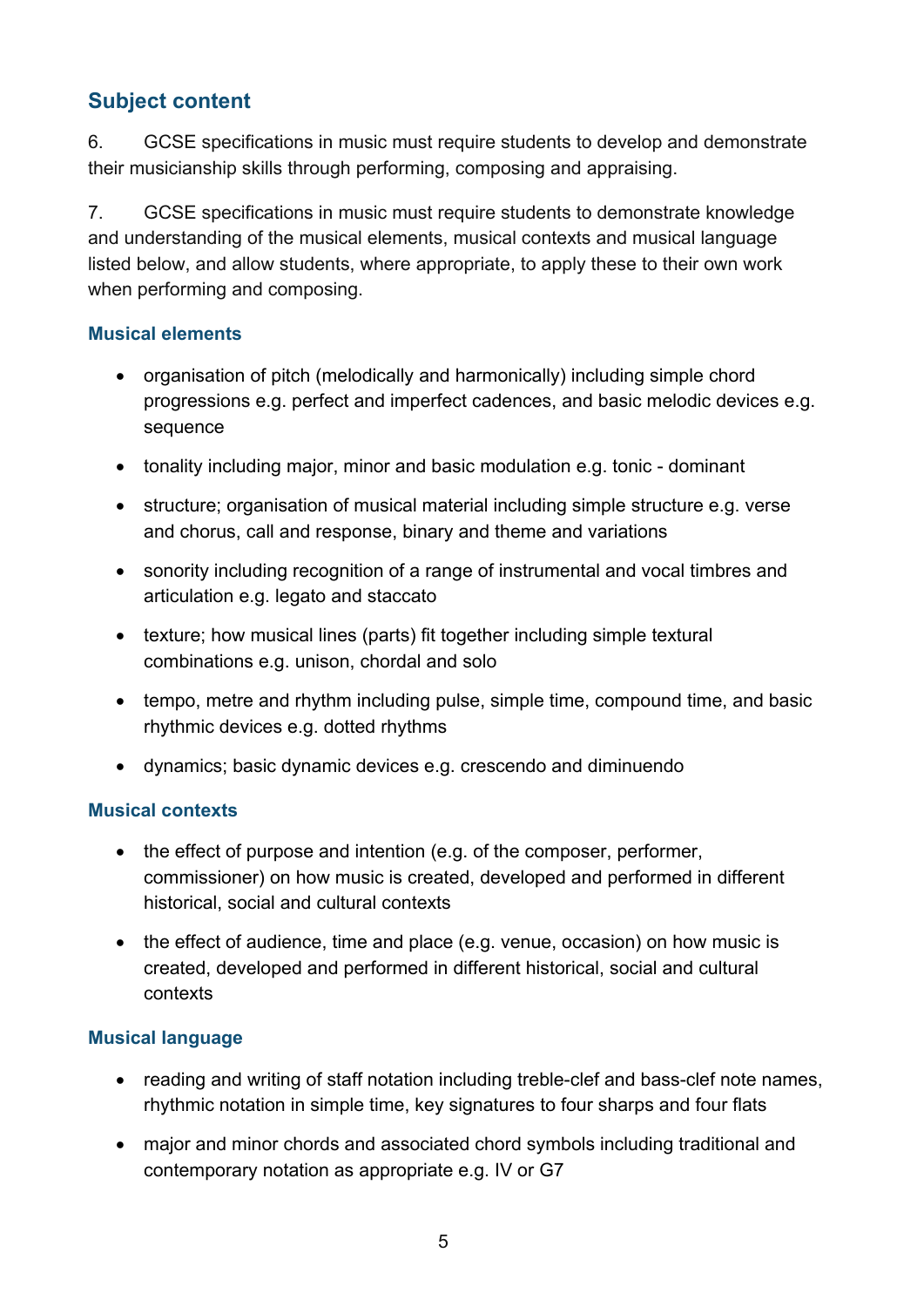- recognising and accurately using appropriate musical vocabulary and terminology related to the Areas of Study e.g. slide, repeats and stepwise
- 8. GCSE specifications in music must require students to demonstrate the ability to:

#### **Perform**

- make use of musical elements, techniques and resources to interpret and communicate musical ideas with technical control and expression. This must be achieved by one or more of the following means: playing or singing music, improvising, or realising music using music technology
- perform music with control, making expressive use of phrasing and dynamics appropriate to the style and mood of the music

#### **Compose**

- make use of musical elements, techniques and resources to create and develop musical ideas with technical control and coherence; freely as the composer chooses, and responding to a brief or commission supplied by others
- compose music that develops musical ideas, uses conventions, and explores the potential of musical structures and resources

#### **Appraise**

- analyse and evaluate music in aural and/or written form, using knowledge and understanding of musical elements, musical contexts and musical language to make critical judgements about repertoire within the Areas of Study
- use knowledge and understanding of musical elements, musical contexts and musical language to analyse unfamiliar music (i.e. individual pieces of music that have not been stipulated within the specification)
- make critical judgements about music, using appropriate musical vocabulary
- formulate critical judgements, which will be achieved by attentive listening (rather than just hearing) and aural perception

9. GCSE specifications in music must require students to apply practically the knowledge and understanding in paragraph 7, including musical vocabulary and notation as appropriate to the context, through the skills of:

- performing
- composing
- appraising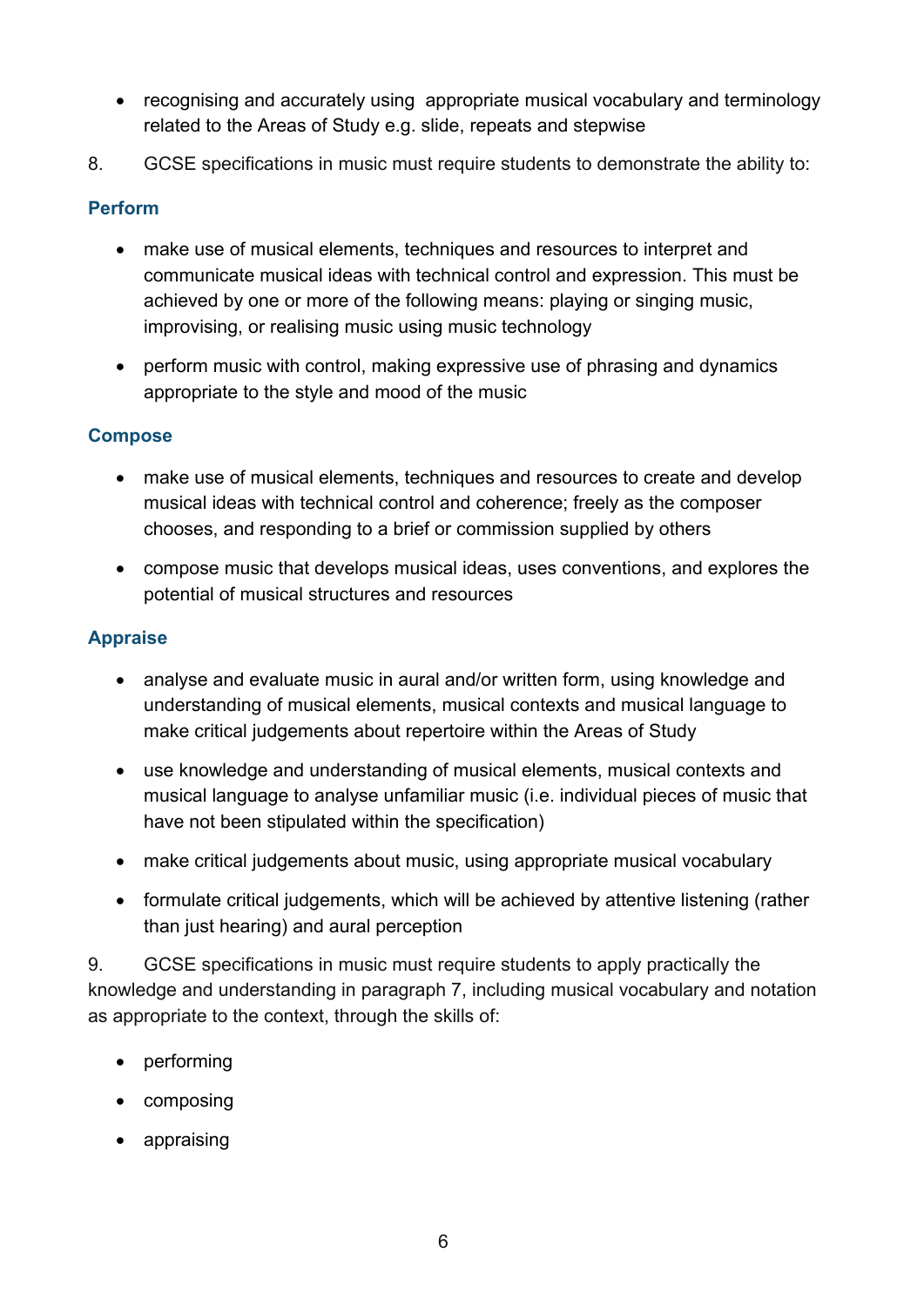#### <span id="page-6-0"></span>**Areas of Study**

 $\overline{a}$ 

10. Areas of Study must provide an appropriate focus for students to demonstrate knowledge, understanding and skills across a broad range of musical genres, styles and traditions. They must encompass repertoire that allows the musical elements, musical contexts and musical language to be taught in context and allow opportunities for students to demonstrate contextual understanding when performing and composing.

11. An area of study might be, for example, a genre, style, musical device, idiom, musical process, period of time, cultural tradition or contextual influence.

12. GCSE music specifications must require students to demonstrate knowledge, understanding and skills from paragraph 5 through a minimum of four Areas of Study.

- at least one area of study must be drawn from music composed in the Western Classical Tradition<sup>[1](#page-6-1)</sup> with all or the majority being composed between 1650 and 1910
- at least one other area of study must not be drawn from the Western Classical **Tradition**

13. GCSE music specifications must offer a minimum choice of four Areas of Study and require students to place music studied within a wider context and chronology.

<span id="page-6-1"></span> $1$  For the purposes of this subject content document "Western Classical Tradition" is defined as art Music of (or growing out of) the European tradition, normally notated, and normally intended for public performance